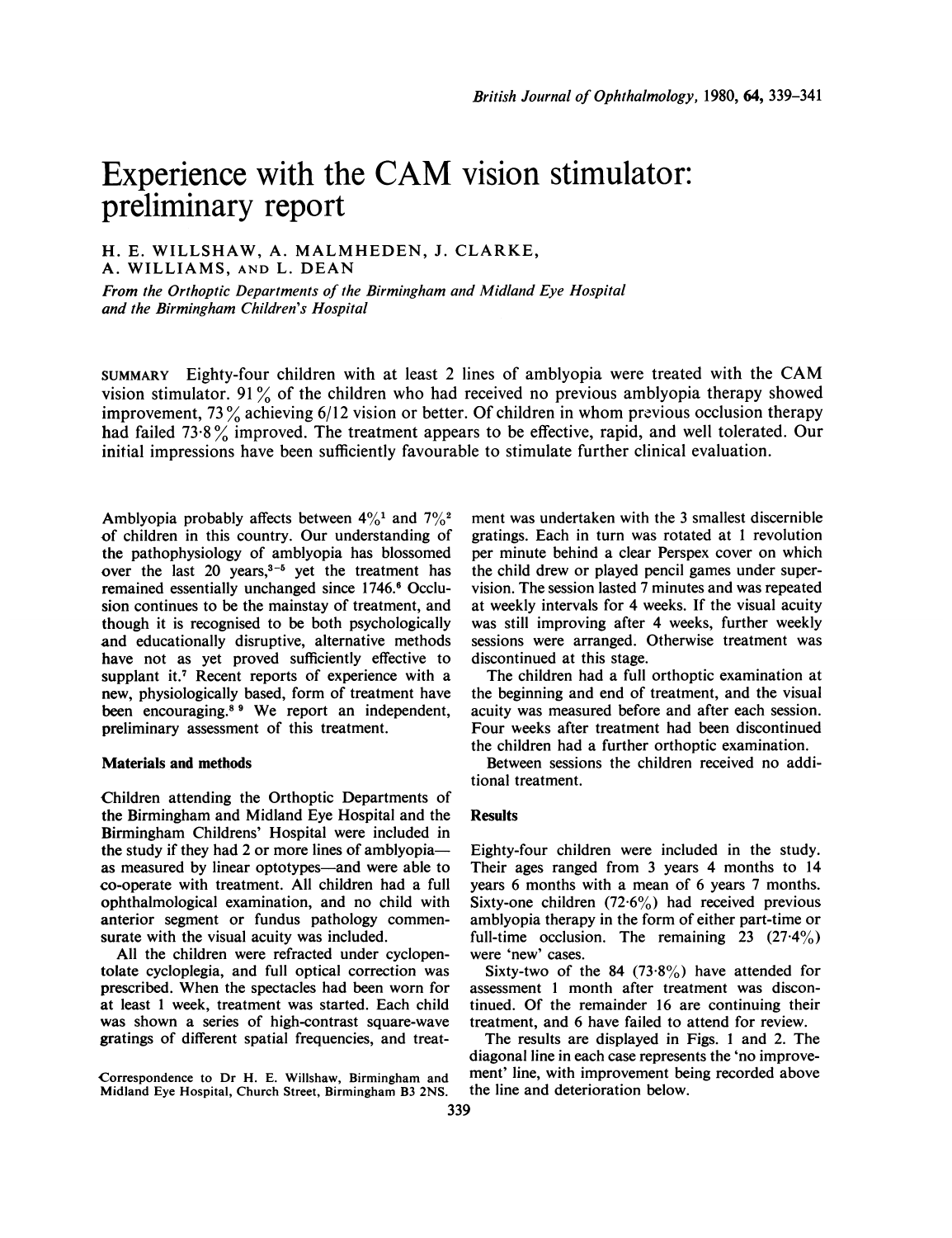

Fig. 1 Previously untreated patients: visual acuity at 6 m.



Fig. 2 Previously treated patients: visual acuity at 6 m.

The results in children who had received no previous treatment are examined separately (Fig. 1). In 21  $(91\%)$  the vision improved, in 1 the vision was unchanged, and in <sup>1</sup> there was considerable deterioration (6/12 to 6/36 in 4 weeks). Eleven of the 21 achieved their improvement in 4 weeks, 2 required 5 weeks, 3 required 6, 3 required 7, 2 required 8, and <sup>1</sup> child required 9 weeks. All the children who failed to achieve N5 vision initially showed improved near vision, including the girl whose distance vision deteriorated.

Among the <sup>61</sup> children with previous occlusion 14 failed to improve and 2 deteriorated. The 45  $(73.8\%)$  children who improved showed generally more modest improvements, though there were some dramatic exceptions (Fig. 2). In 38 of the 61 only 4 treatment sessions were necessary, and in no case was more than 10 sessions needed. In all but <sup>1</sup> of these 'failed occlusion' children the near vision improved if it was not initially N5.

Fifteen previously untreated patients have been reviewed 4 weeks after the completion of treatment. Six have failed to maintain their visual improvement, but in only 2 was the regression more than <sup>1</sup> Snellen line, and neither of these have regressed to their pretreatment vision.

Forty-seven previously treated patients have also been followed up for 4 weeks after completion of treatment, and 18 (38.3%) have failed to maintain their improvement. Indeed 15 of these 18 have reverted to their 'pre-CAM' vision within the 4-week follow-up period.

In this group there were no instances of diplopia, no increase in the angle of squint, and no failures of attendance during treatment.

### **Discussion**

In children receiving amblyopia treatment for the first time the results are promising.  $91\%$  showed improvement in their distance vision, 73% achieving  $6/12$  or better, 1 child from an initial vision of  $\frac{1}{60}$ . These improvements were frequently obtained within 4 weeks and appear to be well maintained.<sup>10</sup> The disturbance to normal education is limited, and there is no social embarrassment for the child, both factors of great importance in this age group. The good patient acceptance is mirrored by the  $100\%$ treatment completion rate.

In children who have had previous occlusion our results are similar to those originally reported,<sup>8</sup> with  $73.8\%$  showing an improvement. Again these improvements were achieved much more rapidly than one would anticipate with occlusion, $11$  with, therefore, less disruption to normal life. However, in our children these results were not well maintained, with almost  $40\%$  reverting to their pretreatment vision. None the less, a maintained improvement in 60% of children with failed occlusion must still be regarded as encouraging.

The potential for this form of treatment is enormous, and it is important that extensive clinical experience is obtained before exploring this potential. It appears to offer a rapid, inexpensive, and